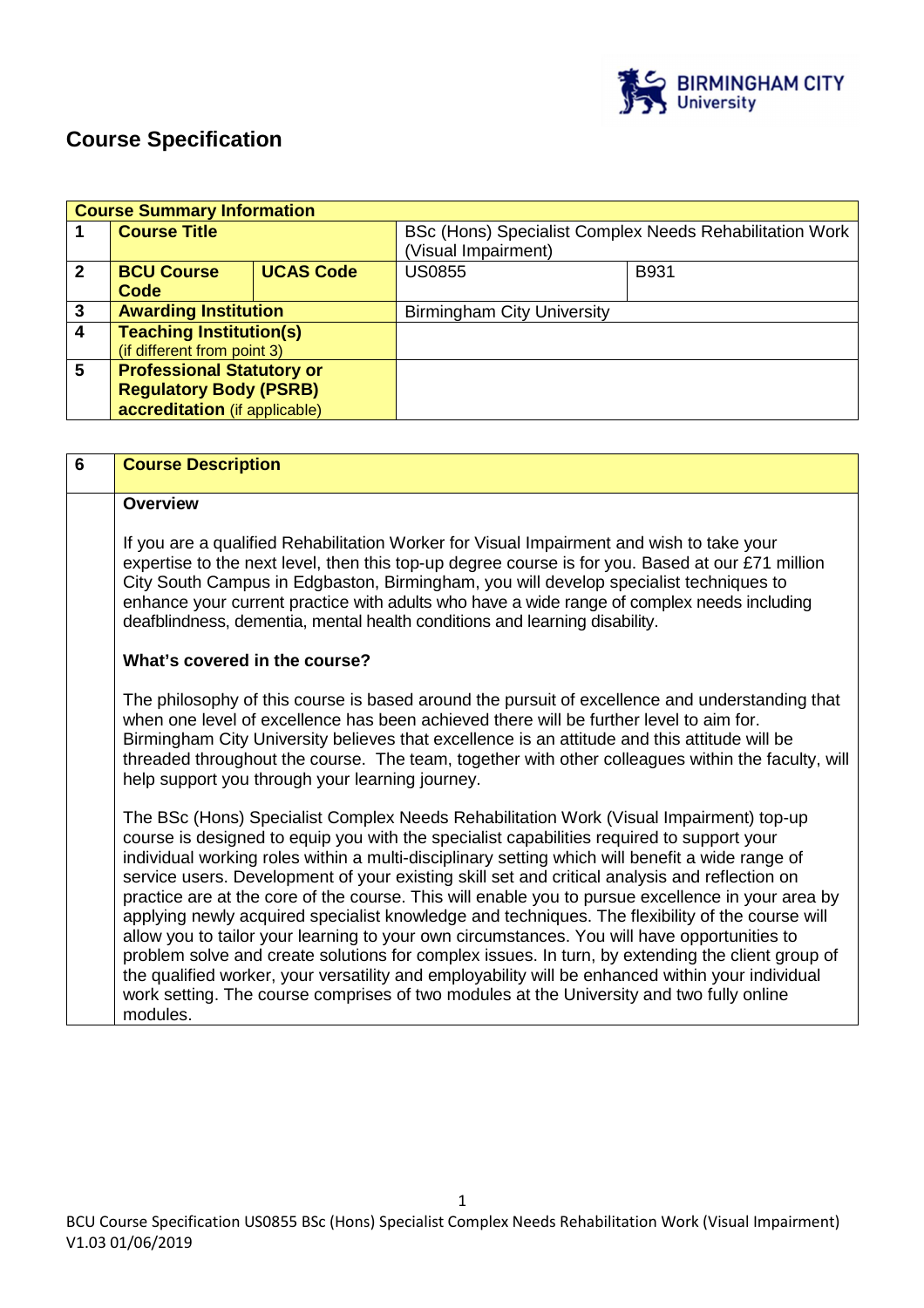

|    | <b>Course Awards</b>                                                                                        |       |                                  |
|----|-------------------------------------------------------------------------------------------------------------|-------|----------------------------------|
| 7a | <b>Name of Final Award</b>                                                                                  | Level | <b>Credits</b><br><b>Awarded</b> |
|    | Bachelor of Science with Honours Specialist Complex Needs<br><b>Rehabilitation Work (Visual Impairment)</b> | 6     | 120                              |
| 7b | <b>Exit Awards and Credits Awarded</b>                                                                      |       |                                  |
|    | Not applicable                                                                                              |       |                                  |

# **8 Derogation from the University Regulations**  Not applicable

| -9               | <b>Delivery Patterns</b> |                   |                          |               |
|------------------|--------------------------|-------------------|--------------------------|---------------|
|                  |                          |                   |                          |               |
|                  |                          |                   |                          |               |
|                  | <b>Mode(s) of Study</b>  | <b>Location</b>   | <b>Duration of Study</b> | Code          |
| Full Time        |                          | <b>City South</b> | 1 vear                   | <b>US0855</b> |
| <b>Part Time</b> |                          | <b>City South</b> | 2 years                  | <b>US0704</b> |

# **10 Entry Requirements**

The admission requirements for this course are stated on the course page of the BCU website at https://www.bcu.ac.uk/ or may be found by searching for the course entry profile located on the UCAS website.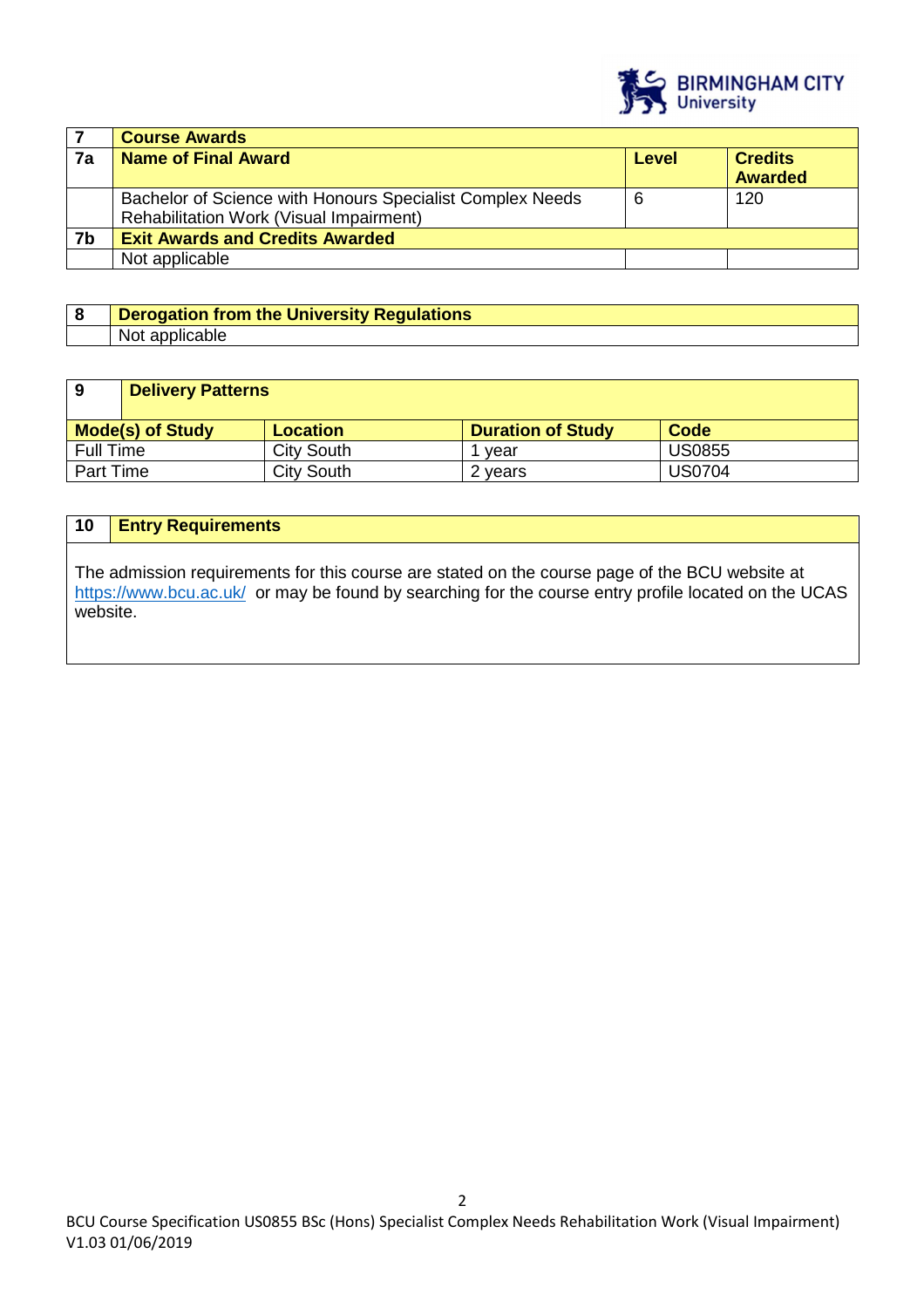

| 11                      | <b>Course Learning Outcomes</b>                                                                                                                                                                                                                          |
|-------------------------|----------------------------------------------------------------------------------------------------------------------------------------------------------------------------------------------------------------------------------------------------------|
|                         | By the end of this course, you will be able to:                                                                                                                                                                                                          |
| $\mathbf{1}$            | Critically reflect on your own practice and identify areas for development.                                                                                                                                                                              |
| $\overline{2}$          | Demonstrate an analytical approach to complex scenarios and identify creative and appropriate<br>courses of work.                                                                                                                                        |
| $\mathbf{3}$            | Demonstrate degree level academic skills such as critical analysis and the application of<br>evidence based practice to develop personal and professional competence.                                                                                    |
| $\overline{\mathbf{4}}$ | Apply and appraise the use of theoretical principles within their own visual impairment<br>rehabilitation work practice.                                                                                                                                 |
| $5\phantom{.0}$         | Create appropriate courses of rehabilitation and apply strategies and resources to problem<br>solve rehabilitation work approaches, issues and environments with people who have additional<br>complex needs.                                            |
| 6                       | Critically analyse the diversity in culture and lifestyle amongst colleagues and service users.                                                                                                                                                          |
| $\overline{\mathbf{7}}$ | Promote social inclusion as an essential aspect of specialist rehabilitation interventions.                                                                                                                                                              |
| 8                       | Clearly formulate evidence of knowledge, information, ideas and strategies; identify problems<br>and solutions to the complex issues experienced by people with additional needs and other<br>individuals who may be involved with their rehabilitation. |
| 9                       | Demonstrate transferable skills and a person centred approach to practice.                                                                                                                                                                               |
| 10                      | Critically analyse the evidence base and identify global perspectives of specialist rehabilitation<br>work and identify areas where these are becoming more significant.                                                                                 |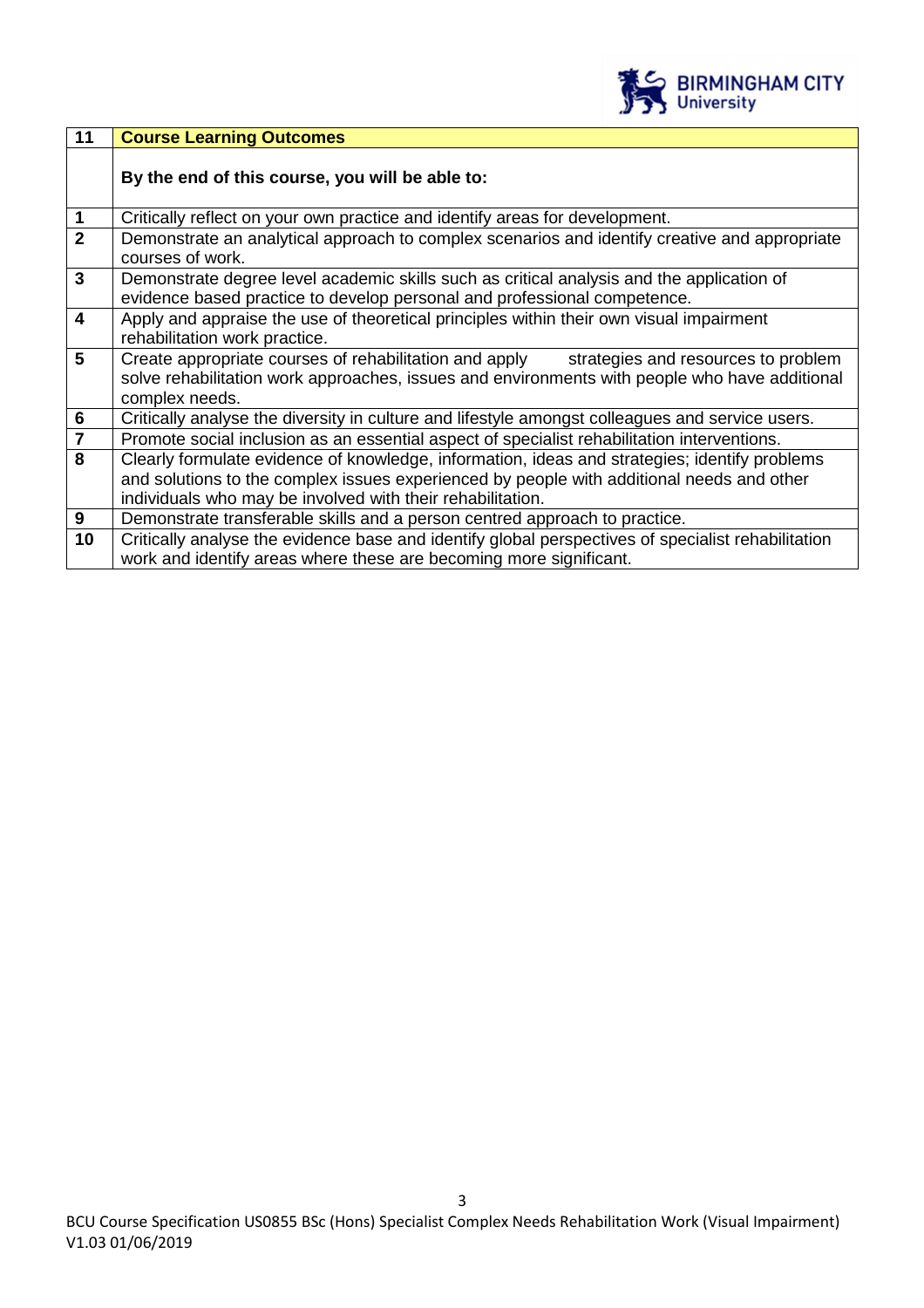

| $12 \overline{ }$ | <b>Course Requirements</b>                                                                                                              |                                                                             |                     |  |
|-------------------|-----------------------------------------------------------------------------------------------------------------------------------------|-----------------------------------------------------------------------------|---------------------|--|
| 12a               | Level 6:                                                                                                                                |                                                                             |                     |  |
|                   | In order to complete this course a student must successfully complete all the following<br><b>CORE modules (totalling 120 credits):</b> |                                                                             |                     |  |
|                   | <b>Module Code</b>                                                                                                                      | <b>Module Name</b>                                                          | <b>Credit Value</b> |  |
|                   | <b>SPR6036</b>                                                                                                                          | <b>Dementia and Mental Health</b>                                           | 20                  |  |
|                   | <b>SPR6038</b>                                                                                                                          | <b>Specialist Professional Skills and Evidence Based</b><br><b>Practice</b> | 40                  |  |
|                   | <b>SPR6039</b>                                                                                                                          | <b>Specialist Deafblind Assessment and Service</b><br><b>Provision</b>      | 40                  |  |
|                   | <b>SPR6037</b>                                                                                                                          | Learning Disability and Autistic Spectrum<br><b>Disorders</b>               | 20                  |  |
|                   |                                                                                                                                         |                                                                             |                     |  |
|                   |                                                                                                                                         |                                                                             |                     |  |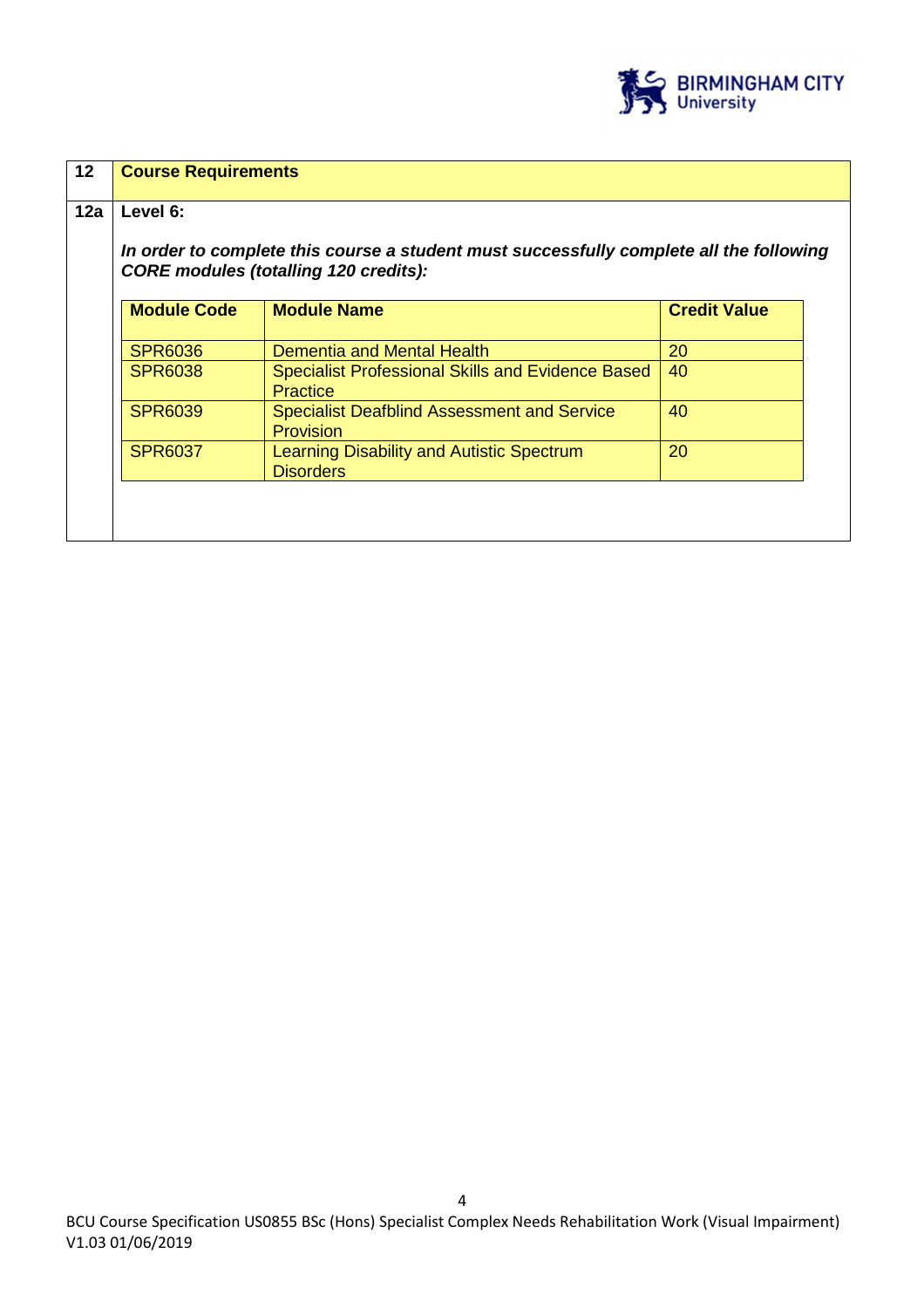

### **12b Structure Diagram**

# **Level 6**

### **Full time one year course provision**

| <b>SEMESTER ONE</b>                                                                      | <b>SEMESTER TWO</b>                                                                                                          |
|------------------------------------------------------------------------------------------|------------------------------------------------------------------------------------------------------------------------------|
| Core                                                                                     | Core                                                                                                                         |
| Dementia and Mental Health (20 credits) Online<br>Module                                 | Specialist Deafblind Assessment and Service<br>Provision (40 credits) Face to face teaching at the                           |
| Specialist Professional Skills and Evidence Based<br>Practice (40 credits) Online Module | University<br>Learning Disability and Autistic Spectrum<br>Disorders (20 credits) Face to face teaching at the<br>University |

# **Part time two year course provision**

| <b>SEMESTER ONE</b>                                                                                                                                  | <b>SEMESTER TWO</b>                                                                                                                                                                               |
|------------------------------------------------------------------------------------------------------------------------------------------------------|---------------------------------------------------------------------------------------------------------------------------------------------------------------------------------------------------|
| Core                                                                                                                                                 | Core                                                                                                                                                                                              |
| Dementia and Mental Health (20 credits) Online<br>Module<br>Specialist Professional Skills and Evidence Based<br>Practice (40 credits) Online Module | Specialist Deafblind Assessment and Service<br>Provision (40 credits) Face to face teaching at the<br>University Learning Disability and Autistic<br>Spectrum Disorders (20 credits) Face to face |
|                                                                                                                                                      | teaching at the University                                                                                                                                                                        |